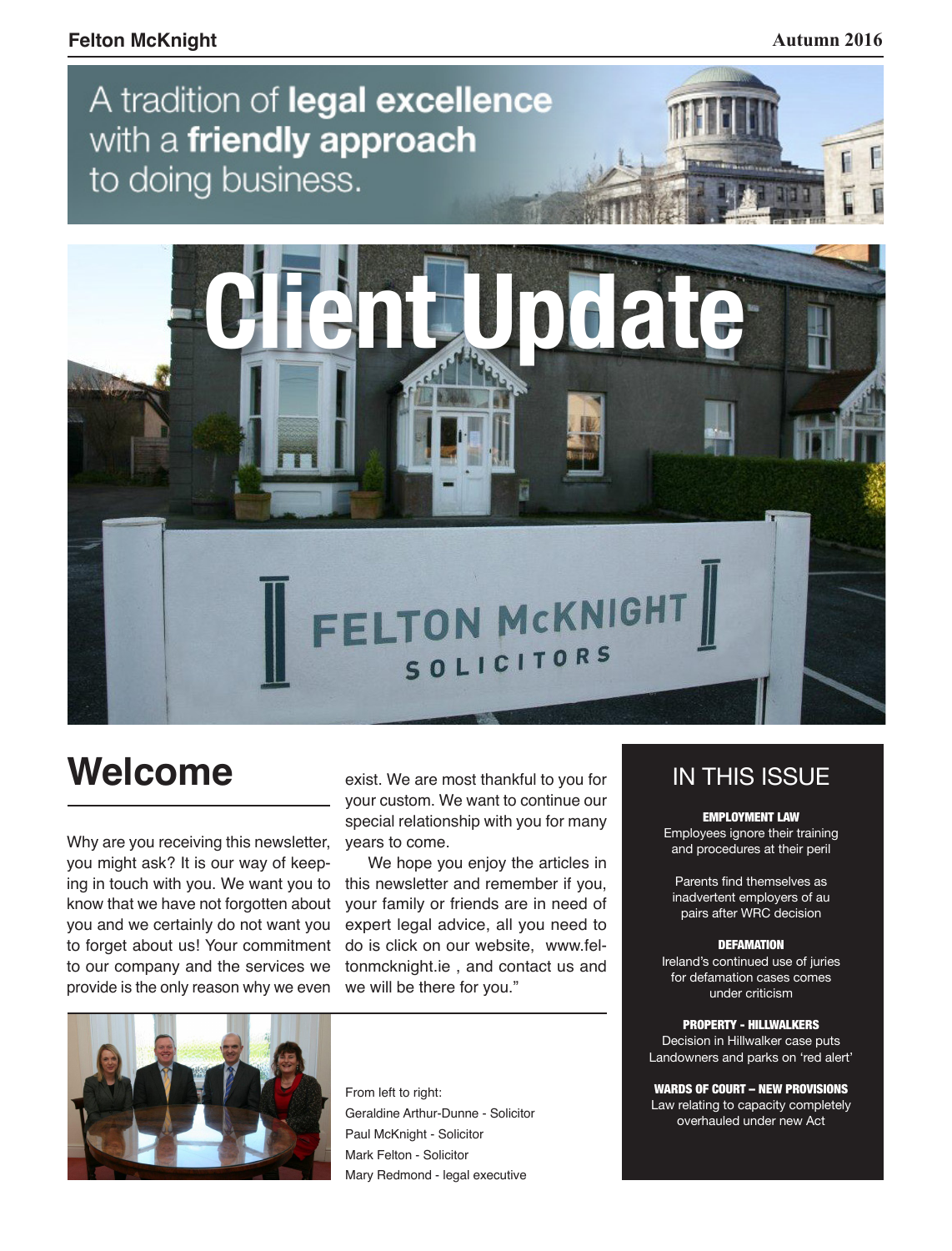## **Employment Law**

Employees ignore their training and procedures at their peril

The Court of Appeal has overturned an award of nearly €70,000 to a plaintiff who sued her employer when she was injured at work while lifting a bag of potatoes.

Under the Safety, Health and Welfare at Work Act, an employer is required to take reasonable care for the safety of their employees and provide them with adequate training and a safe system of work.

If an employer carries out these duties adequately, they will not be liable for injuries that arise when an employee ignores the procedures in place and any training they had been provided with.

In the case of Martin v Dunnes Stores [2016] IECA 85, the plaintiff had alleged negligence against her employer when she injured herself while assisting a customer and pulling out a bag of potatoes wedged between two others. The action resulted in her sustaining a partial tear to her bicep.

Although she admitted at the trial before the High Court that there was a system in place for dealing with such customer requests the Court found that the store was short staffed on the day in question and she had not been given adequate assistance.

However the Court of Appeal disagreed; the store had a tannoy system

in place and the plaintiff had ignored her training in failing to utilise the tannoy to seek assistance from her colleagues.

The plaintiff had also failed to follow her training in "yanking" the bag of potatoes from the stock pallet.

Despite the Court expressing sympathy to the plight of the plaintiff, Judge Irvine decided that the law was clear and there was no negligence on the part of the employer which could result in an award of damages.

The employer had taken all reasonable precautions and implemented all reasonable procedures to protect the plaintiff from injuring herself in such circumstances.

Parents find themselves as inadvertent employers of au pairs after WRC decision

The Workplace Relations Commission has ruled that au pairs are entitled to all the same rights afforded to employees

under legislation in a decision likely to have huge repercussions for families and childcare practice throughout the country.

The ruling has left many families fearful that they too will be liable for thousands in back payments to their au pairs.

The WRC awarded nearly €10,000 to a Spanish au pair who worked for a family and provided childcare services. She had previously been paid €100 per week as well

as being provided with board and accommodation.

The WRC decided that the relationship between the parents and the au pair was the same as that of employer and employee and as such the au pair was entitled to an array of rights under employment legislation including annual leave and a minimum hourly wage.

They also ruled that the parents had breached the Organisation of



Working Time Act in failing to provide the au pair with annual leave amounting to €5,000. An employee is also entitled to a written contract which was not provided and a further award of €400 was made against the parents for this breach.

As a result of the ruling it would seem now that any au pair is entitled to be paid at least €8.65 an hour with a cap on working more than 48 hours per week. They should also be provided

> with a written contract covering the terms of employment, be provided with pay slips and also be entitled to take breaks and annual leave in the same manner as any ordinary employee working for a company.

> The law awaits further clarity on this point; in the meantime many believe that this decision could spell the end for the au pair system in Ireland.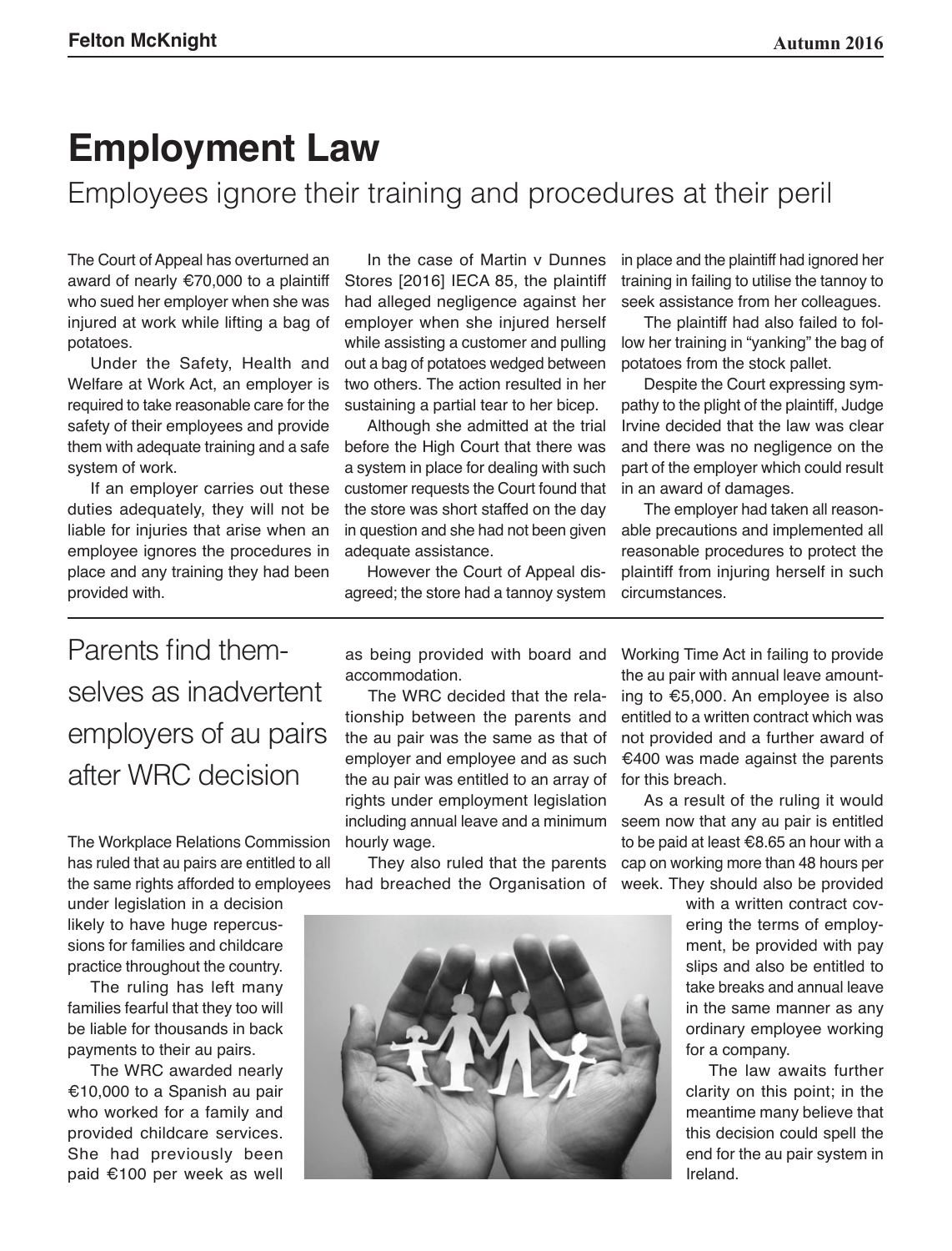## **DEFAMATION**

Ireland's continued use of juries for defamation cases comes under criticism

Ireland is a better country than most to be a plaintiff in a defamation case. Our courts have awarded some of the highest pay-outs in the whole of Europe.

One of the main reasons for these high levels of compensation is related to the continued use of juries in High

Court defamation actions. Many of these colossal awards, which in some cases have been in the millions, have been criticised by the courts and the media alike.

Such high awards of damages run the risk of creating a 'chilling effect' on the right to freedom of expression.

The use of the jury system for defamation actions has come under considerable criticism by News Brands Ireland, the body for the national newspaper industry, as being outdated and creating a serious challenge to the media's role as a watchdog.

These criticisms come in the wake of the decision of the Court of Appeal to overrule a decision in which a jury awarded Martin McDonagh €900,000 against the Sunday World which had published an article describing his as

a "Traveller drug king".

The Court of Appeal found that the allegation of drug dealing was in fact true and the newspaper had a right to publish it. The jury had failed to consider the evidence objectively and the award given by it was described in the circumstances as "perverse".

It is necessary for courts and juries alike in all actions for defamation to appropriately balance the right to a person's good name with freedom of expression. The media has a responsibility to report on issues of public importance which must be taken into account.

The jury system however reinforces uncertainty for publishers. As a consequence, many newspapers will err on the side of caution and simply refuse to publish an article rather than risk the judgment of a jury.

# **PROPERTY - HILLWALKERS**

Decision in Hillwalker case puts Landowners and parks on 'red alert'

You might think that by engaging in certain outdoor activities such as hillwalking there will be inherent risks to the recreation which you accept once you set out. Accidents after all can happen in which there is no-one to blame.

This was the argument put before the Court by the National Parks & Wildlife Service (NPWS) in defending a personal injuries action by a hillwalker who injured herself on a boardwalk over one of their lands.

The boardwalk had been made up of second-hand wooden railway sleepers which had become badly rotted over time and had not been maintained.

The NPWS argued that the plaintiff had set out hillwalking of her own volition and as such the responsibility of the accident fell on her.

Under the Occupiers Liability Act 1995, when you visit a property or land that is not your own, you are classified as a visitor, recreational user or trespasser. Each of these classifications imposes a different standard of care on the occupier of the premises.

The legislation recognises that there is an inherent risk involved in recreational activity, though an occupier is under a duty to the recreational user not to intentionally injure them or act in reckless disregard of their safety.

However in this case, the Court held that where the structure had been provided by the defendant, and the defendant had erected signage directing walkers to use the structure, they owed a duty to take reasonable

care to maintain the structure in a safe condition.

The decision has been appealed to the High Court.

If the decision is upheld on appeal, it will have huge repercussions for the country's national parks. It could severely restrict the access of hillwalkers to lands as landowners will become wary of leaving themselves vulnerable to a claim of damages for injuries occurring on their property.